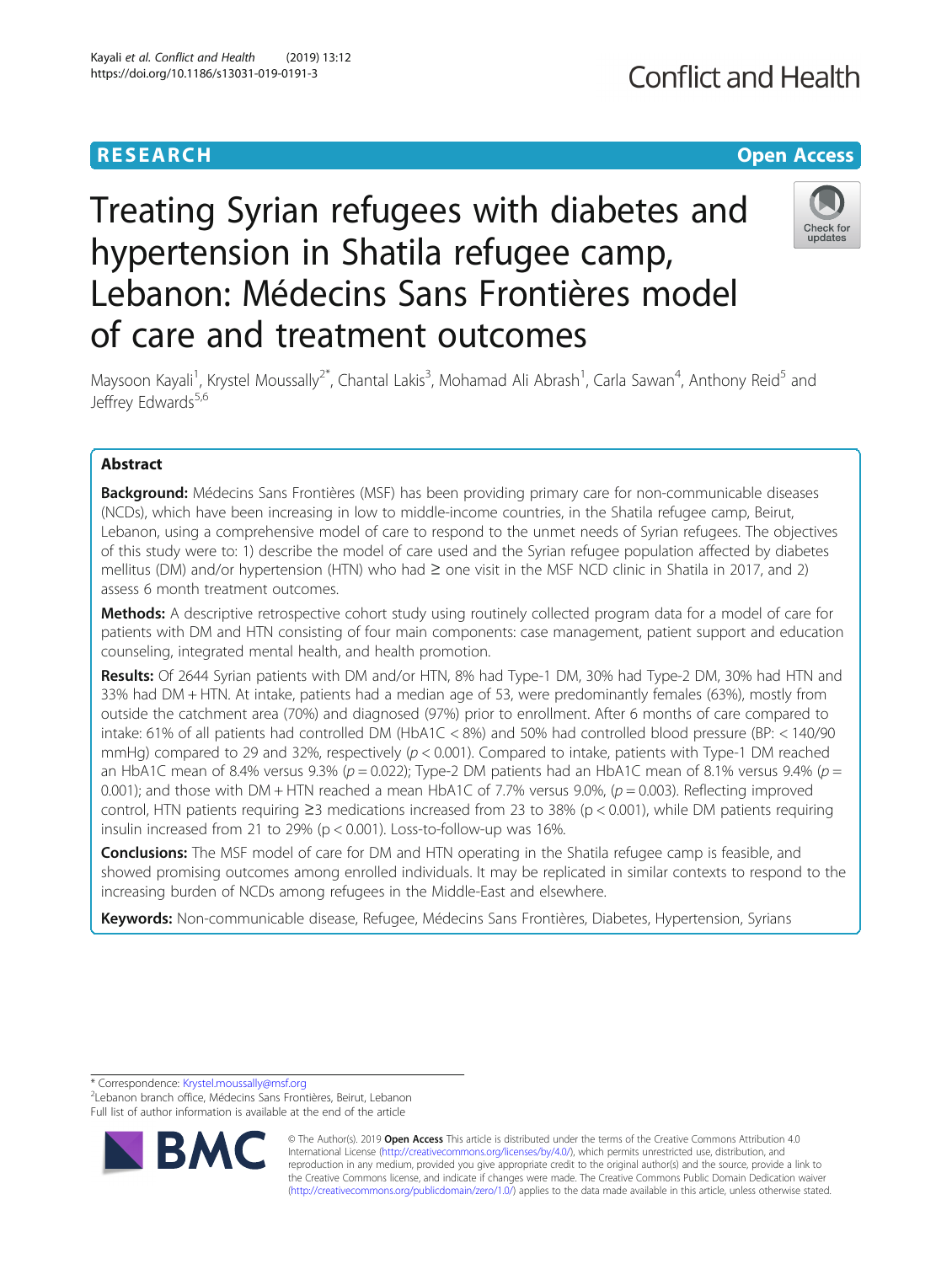#### Background

Non-communicable diseases (NCDs) are leading causes of morbidity and mortality globally [\[1](#page-9-0)]. Their prevalence and burden are projected to continuously increase, with a more pronounced increase in low to middle-income countries such as Lebanon  $[2, 3]$  $[2, 3]$  $[2, 3]$  $[2, 3]$ , where an estimated 1.5 million Syrians have been displaced following the onset of the Syrian war in 2011 [[4](#page-9-0)], creating a crisis situation in the country and a huge burden on the Lebanese health care system including that for NCDs [\[5\]](#page-9-0). In the refugee population, NCDs can be aggravated by disruption and shortage of medication supplies, lack of access to care and acute exacerbations related to these challenges [\[6](#page-9-0), [7\]](#page-9-0).

In Lebanon, a country characterized by a highly privatized and expensive health care system, there are significant financial barriers to healthcare for the vulnerable refugee population  $[8]$  $[8]$  $[8]$ , many of whom have pre-existing NCDs  $[9-11]$  $[9-11]$  $[9-11]$ . Although health care actors are present in Lebanon to respond to the needs of the refugee population, very little is done for NCDs which is still a high burden within this population. Poverty, often associated with refugee status, can contribute to the worsening of NCDs [\[12,](#page-9-0) [13\]](#page-9-0). Additionally, NCDs often lead to lower earning potential, decreased quality of life, increased morbidity and mortality, and a perpetuation of the poverty cycle [\[14](#page-9-0), [15](#page-9-0)]. The prevalence of diabetes mellitus (DM) and hypertension (HTN) in the Syrian refugee population living in Lebanon has been recently estimated to be of 9.9 and 20.5%, respectively [\[9\]](#page-9-0).

In order to meet the needs of the refugee population in the country, Médecins Sans Frontières (MSF) has been providing NCD care since 2013 at the primary healthcare level in the Shatila refugee camp, south of the capital Beirut. The model of care that MSF offers is a comprehensive package adapted to the context of the humanitarian crisis setting. Even though an innovative approach to the model of care was used, it was a significant challenge to successfully reach the target outcome goals for these diseases.

While a few studies and assessments have been published on the prevalence of NCDs among the Syrian refugees in Lebanon [\[9](#page-9-0)–[11](#page-9-0)], to our knowledge, none has described what model of care is used to serve this population, nor the population's characteristics nor the outcomes of care. Moreover, a recent systematic review looking at the evidence available on the effectiveness of interventions for NCDs in humanitarian contexts highlighted the enormous gap and limited quality of evidence on this topic [\[16](#page-10-0)]. These gaps included: the feasibility of NCD interventions in crisis settings, transparency in reporting of follow-up periods, full descriptions of the limitations of the studies as well as inadequacy of outcomes, most of which were self-reported [\[16](#page-10-0)]. Additionally, none of the studies included in this analysis were conducted in a refugee setting in Lebanon.

Therefore, the aim of this study was to address these gaps and add to the scarce evidence available by describing the model of care utilized to manage the Syrian refugee population affected by DM and/or HTN followed at the MSF NCD clinic in Shatila, Beirut, Lebanon, as well as to describe patient characteristics and assess treatment outcomes.

#### Methods

#### Study design

This was a descriptive retrospective cohort study carried out using routinely collected program data.

#### MSF NCD program

The NCD program is part of an integrated primary care program that MSF started in 2013 in Shatila, a refugee camp located in southern Beirut in Lebanon and home to an estimated 40,000 population, half of whom are refugees who have fled the war in Syria since 2011. Living conditions in the camp are challenged by poor infrastructure, insecurity, lack of health care coverage, and a significant level of poverty.

The MSF NCD program in Shatila serves the refugee and vulnerable host communities affected by the following NCDs: diabetes, hypertension, other cardiovascular diseases (CVD) -defined as one of the following: ischemic heart disease, heart failure, transient ischemic attack, cerebrovascular accident, or peripheral arterial disease-, chronic obstructive pulmonary disease, asthma, epilepsy, and hypothyroidism, with no age restriction. In 2017, the model of care for patients with DM and HTN was based on four main components: case management, patient support and education counseling (PSEC), integrated mental health, and health promotion (Table [1](#page-2-0)).

The model developed by MSF is an evolving, dynamic model, continuously adapting with the increasing knowledge of the context and the community cared for. For instance, provision of glucometers and PSEC were introduced mid-2016. Also in December 2016, task-shifting was introduced whereby patients with DM and/or HTN are seen interchangeably by the NCD nurse and doctor depending on criteria related to patients' disease status (Table [1](#page-2-0)). Two doctors and one nurse average 35 and 32 NCD consultation per day each respectively. This task-shifting and regular adaptation of the model resulted in a comprehensive, multidisciplinary approach to the management of DM and HTN, giving more time to explore patients' needs, concerns and understanding of their condition. All services, including medications provided under this model of care, are free of charge.

Referrals to secondary and specialized care for DM and HTN complications are not an integral part of the model and only emergency cases are referred for hospitalisation due to limited capacity and resources. Therefore, disease complications such as macro- or micro-vascular complications are not addressed as part of our model. However, social workers are available to provide guidance to the patients in need of secondary referrals and to communicate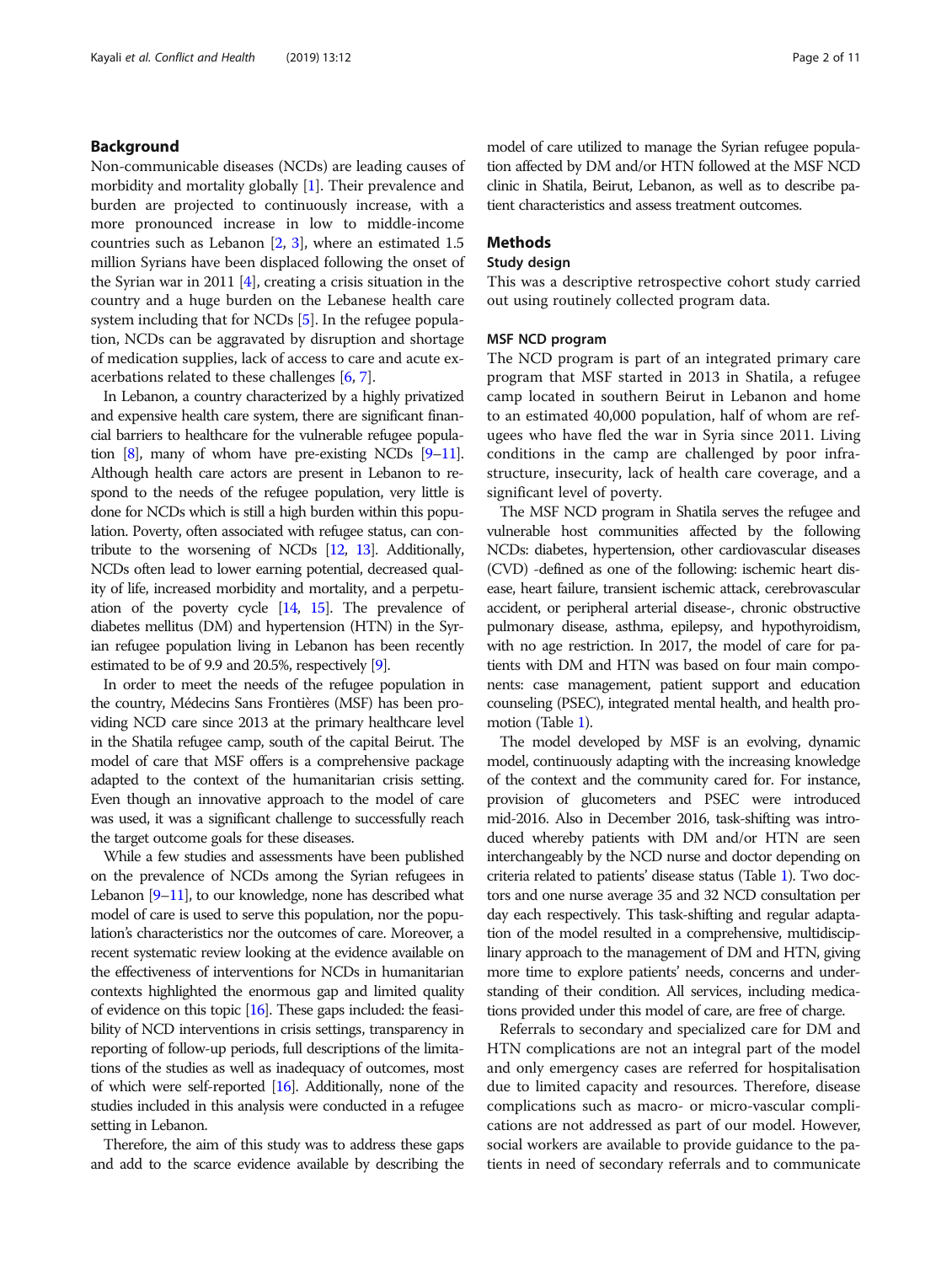<span id="page-2-0"></span>Table 1 MSF diabetes and hypertension model of care, Shatila primary care clinic, Beirut, Lebanon, 2013–2017

| Model of care component                            | Details                                                                                                                                                                                                                                                                                                                                                                                                |                                                                                                                                                                                                                                                                                                                                                                                                                                                                                                                                                                                                                                                                                                                                                                                                                                                                                                                                                                                                                                                                                        |                                                                                                  |  |  |  |
|----------------------------------------------------|--------------------------------------------------------------------------------------------------------------------------------------------------------------------------------------------------------------------------------------------------------------------------------------------------------------------------------------------------------------------------------------------------------|----------------------------------------------------------------------------------------------------------------------------------------------------------------------------------------------------------------------------------------------------------------------------------------------------------------------------------------------------------------------------------------------------------------------------------------------------------------------------------------------------------------------------------------------------------------------------------------------------------------------------------------------------------------------------------------------------------------------------------------------------------------------------------------------------------------------------------------------------------------------------------------------------------------------------------------------------------------------------------------------------------------------------------------------------------------------------------------|--------------------------------------------------------------------------------------------------|--|--|--|
| Case-Management                                    | Nurse's consultation consists of checking vital signs, fasting blood glucose and blood pressure<br>measurements done at every consultation for DM and HTN patients. In addition, the NCD nurse<br>checks vital signs for all scheduled NCD patients including the ones who present to see the doctor                                                                                                   |                                                                                                                                                                                                                                                                                                                                                                                                                                                                                                                                                                                                                                                                                                                                                                                                                                                                                                                                                                                                                                                                                        |                                                                                                  |  |  |  |
|                                                    | DM).                                                                                                                                                                                                                                                                                                                                                                                                   | Doctor's consultation is provided by trained general practitioners. Patients are not seen by specialist<br>doctors at the MSF clinic at any time. If and when advised by the treating doctor, a patient with DM<br>and/or HTN might be referred to a specialist as clinically indicated. All new patients are diagnosed<br>by the doctors following MSF guidelines. DM is diagnosed with: a fasting plasma glucose level of<br>$\geq$ 126 mq/dl ( $\geq$ 7 mmol/L) and clinical symptoms at first visit, or at $\geq$ 2 consecutive visits without<br>clinical symptoms; or a random glucose level of $\geq$ 200 mg/dl ( $\geq$ 11.1 mmol/L) at $\geq$ 2 consecutive<br>visits; or an HbA1C of $\geq$ 6.5%. HTN is diagnosed with: a SBP > 140 mmHg and/or a DBP > 90 mmHg<br>at three clinical visits over 3 weeks; or a SBP > 180 mmHg and/or a DBP > 110 mmHg at first visit; or<br>a SBP from 140 to 159 mmHg and/or DBP from 90 to 99 mmHg with a cardiovascular risk > 20%<br>[WHO/ISH risk prediction chart] or a co-morbidity (cardiovascular disease, chronic kidney disease, |                                                                                                  |  |  |  |
|                                                    | NCD nurse and doctor consultations are provided interchangeably based on the below schedule:                                                                                                                                                                                                                                                                                                           |                                                                                                                                                                                                                                                                                                                                                                                                                                                                                                                                                                                                                                                                                                                                                                                                                                                                                                                                                                                                                                                                                        |                                                                                                  |  |  |  |
|                                                    |                                                                                                                                                                                                                                                                                                                                                                                                        | NCD nurse                                                                                                                                                                                                                                                                                                                                                                                                                                                                                                                                                                                                                                                                                                                                                                                                                                                                                                                                                                                                                                                                              | Doctor                                                                                           |  |  |  |
|                                                    | New patients with DM and/or<br><b>HTN</b>                                                                                                                                                                                                                                                                                                                                                              | None                                                                                                                                                                                                                                                                                                                                                                                                                                                                                                                                                                                                                                                                                                                                                                                                                                                                                                                                                                                                                                                                                   | Every 1 to 2 months until they are<br>controlled                                                 |  |  |  |
|                                                    | Uncontrolled HTN                                                                                                                                                                                                                                                                                                                                                                                       | None                                                                                                                                                                                                                                                                                                                                                                                                                                                                                                                                                                                                                                                                                                                                                                                                                                                                                                                                                                                                                                                                                   | Every 1 to 2 months                                                                              |  |  |  |
|                                                    | Improving uncontrolled DM                                                                                                                                                                                                                                                                                                                                                                              | Every 3 to 6<br>months                                                                                                                                                                                                                                                                                                                                                                                                                                                                                                                                                                                                                                                                                                                                                                                                                                                                                                                                                                                                                                                                 | Every 2 to 4 months                                                                              |  |  |  |
|                                                    | Controlled DM or HTN                                                                                                                                                                                                                                                                                                                                                                                   | Every 6 months                                                                                                                                                                                                                                                                                                                                                                                                                                                                                                                                                                                                                                                                                                                                                                                                                                                                                                                                                                                                                                                                         | Every 6 months                                                                                   |  |  |  |
|                                                    | Patients with exacerbations                                                                                                                                                                                                                                                                                                                                                                            | None                                                                                                                                                                                                                                                                                                                                                                                                                                                                                                                                                                                                                                                                                                                                                                                                                                                                                                                                                                                                                                                                                   | As needed                                                                                        |  |  |  |
|                                                    | Drugs and glucometers are provided and renewed by the MSF pharmacist. Glucometers are<br>provided for patients on insulin and pregnant women.                                                                                                                                                                                                                                                          |                                                                                                                                                                                                                                                                                                                                                                                                                                                                                                                                                                                                                                                                                                                                                                                                                                                                                                                                                                                                                                                                                        |                                                                                                  |  |  |  |
|                                                    | Primary laboratory investigations carried out are:                                                                                                                                                                                                                                                                                                                                                     |                                                                                                                                                                                                                                                                                                                                                                                                                                                                                                                                                                                                                                                                                                                                                                                                                                                                                                                                                                                                                                                                                        |                                                                                                  |  |  |  |
|                                                    | * HbA1C every 3 months for uncontrolled DM patients and every 6 months for controlled DM<br>patients.                                                                                                                                                                                                                                                                                                  |                                                                                                                                                                                                                                                                                                                                                                                                                                                                                                                                                                                                                                                                                                                                                                                                                                                                                                                                                                                                                                                                                        |                                                                                                  |  |  |  |
|                                                    | * Total cholesterol, creatinine, and urine dipstick at enrollment (new patients) and annually or as<br>needed.                                                                                                                                                                                                                                                                                         |                                                                                                                                                                                                                                                                                                                                                                                                                                                                                                                                                                                                                                                                                                                                                                                                                                                                                                                                                                                                                                                                                        |                                                                                                  |  |  |  |
|                                                    | All laboratory tests, including HbA1C were done in the same external quality assured reference<br>laboratory                                                                                                                                                                                                                                                                                           |                                                                                                                                                                                                                                                                                                                                                                                                                                                                                                                                                                                                                                                                                                                                                                                                                                                                                                                                                                                                                                                                                        |                                                                                                  |  |  |  |
| Patient support and education counseling<br>(PSEC) | PSEC is provided only for DM patients. HTN patients are not included in the PSEC due to a limited<br>program capacity forcing prioritization of resources.                                                                                                                                                                                                                                             |                                                                                                                                                                                                                                                                                                                                                                                                                                                                                                                                                                                                                                                                                                                                                                                                                                                                                                                                                                                                                                                                                        |                                                                                                  |  |  |  |
|                                                    | Patients are referred to the PSEC by doctors. Referral is based upon the doctor's clinical judgment<br>for patients with uncontrolled DM who are willing to be supported in self-managing their disease,<br>while all the newly diagnosed DM patients and the pregnant women are referred.                                                                                                             |                                                                                                                                                                                                                                                                                                                                                                                                                                                                                                                                                                                                                                                                                                                                                                                                                                                                                                                                                                                                                                                                                        |                                                                                                  |  |  |  |
|                                                    | PSEC services are provided one-on-one by trained health promotion personnel in the same primary<br>healthcare center.                                                                                                                                                                                                                                                                                  |                                                                                                                                                                                                                                                                                                                                                                                                                                                                                                                                                                                                                                                                                                                                                                                                                                                                                                                                                                                                                                                                                        |                                                                                                  |  |  |  |
|                                                    | The PSEC package includes education support and counseling on the disease and its complications,<br>adherence to medications, self-monitoring of blood glucose and lifestyle habits with diet instruc-<br>tions, the latter being the first-step considered in the case management of DM patients besides<br>introducing medications. It is a package adapted to the resources available for refugees. |                                                                                                                                                                                                                                                                                                                                                                                                                                                                                                                                                                                                                                                                                                                                                                                                                                                                                                                                                                                                                                                                                        |                                                                                                  |  |  |  |
| Mental health                                      | Mental health services are integrated in the NCD model of care.                                                                                                                                                                                                                                                                                                                                        |                                                                                                                                                                                                                                                                                                                                                                                                                                                                                                                                                                                                                                                                                                                                                                                                                                                                                                                                                                                                                                                                                        |                                                                                                  |  |  |  |
|                                                    | Patients are referred by the doctors or by the PSEC personnel based on clinical judgment.                                                                                                                                                                                                                                                                                                              |                                                                                                                                                                                                                                                                                                                                                                                                                                                                                                                                                                                                                                                                                                                                                                                                                                                                                                                                                                                                                                                                                        |                                                                                                  |  |  |  |
|                                                    |                                                                                                                                                                                                                                                                                                                                                                                                        |                                                                                                                                                                                                                                                                                                                                                                                                                                                                                                                                                                                                                                                                                                                                                                                                                                                                                                                                                                                                                                                                                        | Mental health sessions are provided by psychologists in the same primary healthcare center.      |  |  |  |
| Health promotion                                   | promoters. They tackle general topics related to DM and HTN awareness.                                                                                                                                                                                                                                                                                                                                 |                                                                                                                                                                                                                                                                                                                                                                                                                                                                                                                                                                                                                                                                                                                                                                                                                                                                                                                                                                                                                                                                                        | Sessions are provided systematically and on a regular basis in waiting areas in groups by health |  |  |  |

DBP diastolic blood pressure, DM diabetes mellitus, HTN hypertension, ISH international society of hypertension, MSF Medecins Sans Frontieres, NCD noncommunicable diseases, PSEC Patient Education Support and Counseling, SBP systolic blood pressure, WHO world health organization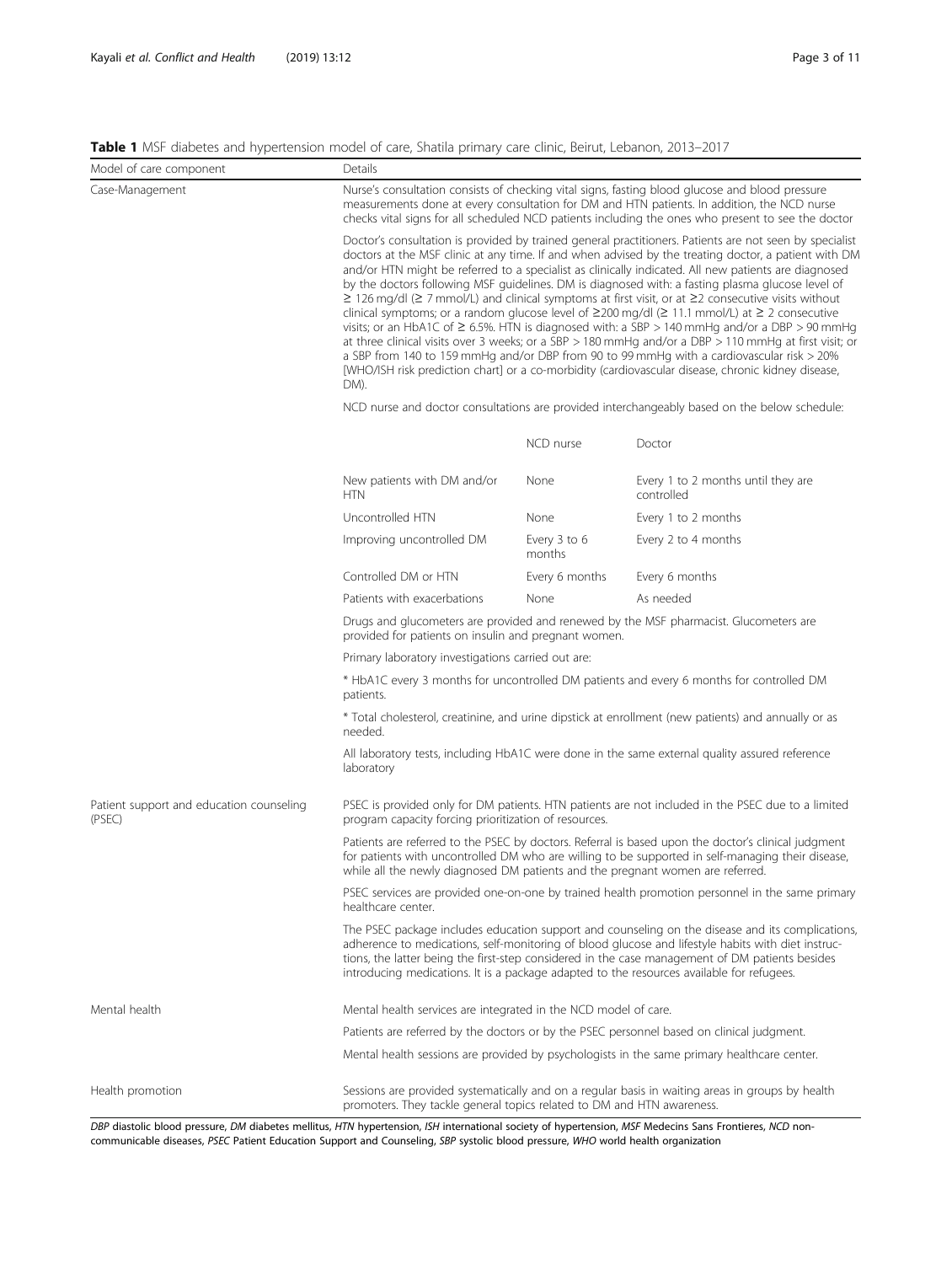with different heath care stakeholders providing these services.

The protocols used in the management of DM and HTN patients were drafted by MSF based on guidelines of the WHO, the National Institute for Health and Care Excellence (NICE), and the European Society of Hypertension and Cardiology [[17](#page-10-0)–[19\]](#page-10-0). These MSF protocols and the monitoring of DM and HTN patients are continuously updated and adapted to respond to the programmatic and situational challenges, financial barriers faced by the community served and the local context of the ongoing humanitarian crisis. In fact, these patients struggle to meet their basic daily needs, have limited resources preventing them from following healthy life style habits, have a low level of healthcare literacy, and frequently have to relocate their place of residence. In addition, some face security challenges related to their legal status preventing them from moving freely and attending the clinic.

In order to account for these challenges, visits were made comprehensive to include consultation, laboratory tests, drug delivery and PSEC all during the same day; the number of follow-up visits was reduced; longer supplies of medications were given (3 months for controlled patients); and task-shifting reduced the waiting time for patients. Clinical adaptations included setting the HbA1C target to be < 8% rather than < 7% (international guidelines), widening of the interval between HbA1C measurements (every 6 months rather than 3 months for controlled DM patients), and simplifying the list of medications by adopting the essential list of medications of the Lebanese Ministry of Health [\[20](#page-10-0)]. For instance, only two oral anti-diabetic agents were provided for Type-2 DM: metformin and glibenclamide.

Three types of insulin were available: pre-mixed (intermediate and short-acting insulin) 70/30 type, short-acting (regular) insulin and intermediate acting insulin. Newer oral anti-diabetic medications (DPP-4 inhibitors, SGLT-2 inhibitors, GLP-1 agonists) as well as long-acting (basal) and rapid-acting insulins were not available.

Antihypertensive medications included a thiazide diuretic (hydrochlorothiazide), angiotensin converting enzyme (ACE) inhibitors (enalapril, ramipril, and captopril), an angiotensin-2 receptor blocker (losartan), a beta-blocker (bisoprolol), a calcium channel blocker (amlodipine), as well as other diuretics (furosemide and spironolactone). Methyldopa was prescribed for pregnant hypertensive women when indicated.

As of the end of 2017, the NCD program was providing services for almost 3500 patients with an average of 166 new cases and 1800 consultations/month during 2017. Of all NCD patients on follow-up in 2017, 76% (n = 2644) were Syrian patients with DM and/or HTN. Although the NCD program is meant to serve the catchment area of Shatila and its surroundings, including host and refugee communities, the majority of the patients

presenting to the clinic were Syrian refugees coming from outside of the catchment area.

#### Study population

This descriptive cohort included all Syrian patients: 1) with DM (types 1 and 2) or HTN, 2) who were enrolled in the MSF NCD program at any time up to 31 December 2017, and 3) who had at least one visit to the MSF Shatila clinic in 2017. For the treatment outcome analysis, patients had to: 1) be enrolled as of 30 June 2016 and be in the program for at least 6 months, 2) have  $\geq$  two HbA1C tests for patients with DM and  $\geq$  two visits with blood pressure (BP) measurements for patients with HTN recorded during their follow-up, with 3) the second HbA1C and/or BP recorded within 6 months of the first  $1 \pm 2$  months. This specific sample of patients enrolled in the program and with a follow-up period restricted to  $\geq 6$  months and  $\leq 18$  months, was selected for the assessment of the treatment outcome to permit the analysis in a period where the program and the model of care were applied consistently with no major changes, which allows for an optimal reflection on the care delivered under these conditions.

#### Data sources

Data was retrieved from the electronic District Health Information System, version 2 (DHIS2) that captured patient-specific data. Trained personnel retrospectively recorded NCD program data extracted from the paper-based medical patients' files in a standardized fashion into the DHIS2 system on a daily basis. This electronic system is currently used at country level in Lebanon for monitoring of other health services [[21\]](#page-10-0). Variables included socio-demographic characteristics (age, gender, nationality, place of residence), program and clinical variables at first visit [follow-up time on the program, previously diagnosed disease, CVD as a co-morbidity, HBA1C, systolic blood pressure (SBP), diastolic blood pressure (DBP), number of medications and insulin use (at first and last visit), and clinical diagnosis]. Missing and outlier data were as much as possible verified from the source paper-based files when accessible.

#### Treatment outcomes

Outcomes of DM and HTN treatment were assessed after 6 months of care from enrollment. International consensus guidelines recommend a target HbA1C of < 7% for the majority of patients' groups, and we aimed at providing our vulnerable population with the same standard of care. However, we were obliged to set an HbA1C target that is as close as possible to the international standards, taking into account the contextual challenges faced by this population in the access to care, medications and follow-up. Therefore, controlled diabetes was defined as an HbA1C value of < 8%. Controlled hypertension was defined as a  $BP < 140/90$  mmHg. Six months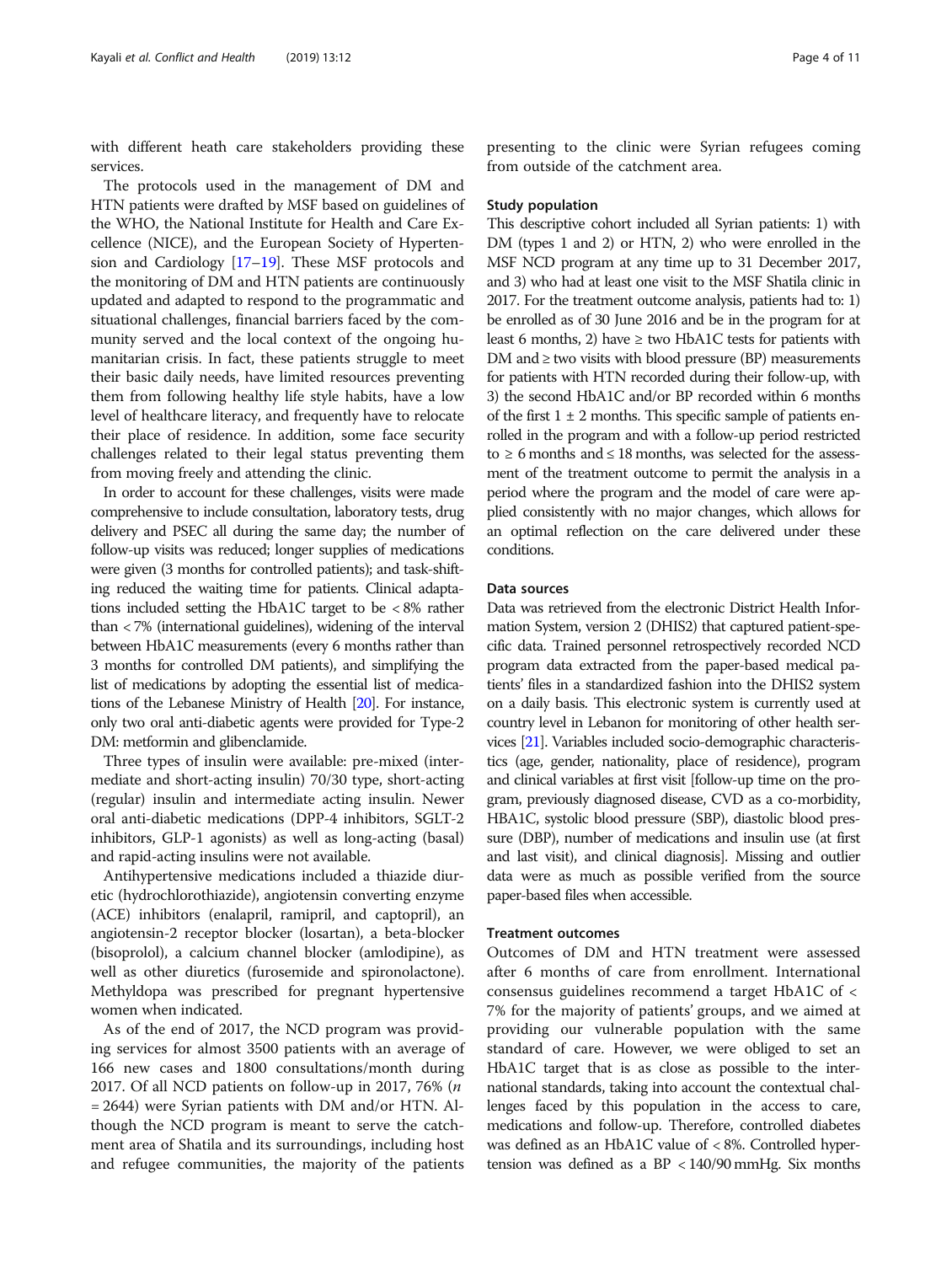HbA1C and BP values were compared to the first recorded (baseline) HbA1C and BP values for the same patients. The first HbA1C values recorded might not have been the ones collected at the enrollment visit. Therefore, patients were excluded from the outcome analysis if a first recorded HbA1C was dated > 3 months after the enrollment date. Patients who did not present at their scheduled appointment within a 6 months' time period were defined as lost to follow-up (LTFU).

#### Statistical analysis

Four main populations were defined based on their disease: patients with Type-1 DM only, patients with Type-2 DM only, patients with HTN only and patients with both DM (Types-1 or 2) and HTN. Descriptive statistics were used to describe the characteristics of the study population upon enrollment. Variables with > 5% of their data missing were excluded.

For the treatment outcomes of DM patients (with or without HTN), the mean HbA1C at 6 months of care after enrollment was calculated and compared to the mean HbA1C at the first recorded visit. In addition, the proportion of patients with HbA1C < 8% at 6 months was compared to that at the first recorded visit. HbA1C values < 4% were excluded. For patients with HTN (with or without DM), the proportion of those with a BP  $<$  140/90 mmHg at 6 months was compared to the same proportion at first recorded visit. A range of  $\pm 2$  months was applied to outcome periods since many patients at the NCD clinic in Shatila did not present at the exact date of their scheduled appointment; and also to account for possible delays in receiving the laboratory test results.

Wilcoxon signed rank tests or paired t-tests, and McNemar tests were used to compare the changes in the means and proportions. A  $p$ -value  $< 0.05$  was considered statistically significant and 95% confidence intervals were used. Data was exported from DHIS2 into Excel (Microsoft Corp, Redmond, Washington, USA) for data cleaning and analyzed using SPSS (USA, IBM corporation software, version 20).

#### Results

#### Patient characteristics

Of the total cohort, 2644 (76%) patients with DM or HTN had at least one visit to the MSF Shatila clinic in 2017 and were Syrian refugees. The majority  $(37%, n = 984)$  only had DM at their first visit, with Type-2 being the most prevalent (79%,  $n = 780$ ) among them; 30% (n = 780) had HTN only and 33% ( $n = 880$ ) had both DM and HTN as co-morbidities at their first visit (Fig. [1](#page-5-0)).

All patients, independent of their diagnosis, had a median age of 53 [Interquartile Range (IQR):45–61] and were predominantly females (63%,  $n = 1666$ ). However, patients with Type-1 DM had a lower median age of 22 (IQR: 12– 3[2\)](#page-6-0), and were mostly males  $(57\%, n = 116)$  (Table 2). The majority of patients (70%,  $n = 1789$ ) came from outside of the catchment area. Almost all patients (97%,  $n = 2566$ ) had been previously diagnosed. Among all patients, 14%  $(n = 375)$  had a cardiovascular comorbidity at their first visit. This figure was highest (20%,  $n = 158$ ) amongst patients with HTN only compared to the other groups.

Among Type-2 DM patients, there were 73 patients (9%) on insulin at their first visit compared to 18% ( $n =$ 141) at their last visit in addition to one oral anti-diabetic medication (Table [2](#page-6-0)).

Patients with HTN presented with a mean SBP of 141 mmHg [Standard deviation (SD), 23.7] and a mean DBP of 86 mmHg (SD, 13.7) at their first recorded visit. Twenty-three percent  $(n = 361)$  were prescribed three or more anti-hypertensive medications at their first visit compared to a statistically significant increase to 38% ( $n = 610$ ,  $p < 0.001$ ) at their last visit.

The median follow-up period on the program was 13 months with 25% of the patients being on follow-up for more than 24 months. Patients with DM and HTN had a higher median period of follow-up (16 months) compared to the other categories, Type-2 DM being the lowest (11 months). Overall, LTFU was  $16\%$  ( $n = 426$ ) for all patients over 6 months follow-up. Type-1 DM patients were the most retained on care (LTFU 9%,  $n = 18$ ) compared to the other categories (Table [2\)](#page-6-0).

#### Patient outcomes

Out of a total of 748 patients who were followed for at least 6 months till 31 December 2017, 65 (9%) and 305 (41%) patients met the inclusion criteria for DM and HTN respectively, and were included in the outcome analysis. Patients who did not meet the inclusion criteria ( $n = 683$  and  $n = 443$ ) for DM and HTN respectively) were mainly patients who did not have  $\geq 2$  HbA1C or BP recorded measures during the study period. Reasons could be possibly due to values not recorded in the electronic files or to missed appointments. The analysis was performed on 20 patients with Type-1 DM only, 23 patients with Type-2 DM only and 22 patients who had DM and HTN together; and on 153 patients with HTN only and 152 patients with DM and HTN for the HTN outcomes (Fig. [2](#page-7-0)).

Overall, 61% of patients with DM only and patients with DM and HTN  $(n = 40)$  had an HbA1C < 8% at 6 months of care compared to 29% ( $n = 19$ ) at baseline ( $p < 0.001$ ). A statistically significant increase in the proportion of patients with HbA1C < 8% at 6 months compared to baseline was also observed in all subgroups of patients (Table [3](#page-7-0)). The majority of patients with Type-1 DM (55%,  $n = 11$ ) had an HbA1C < 8% at 6 months of care and the mean HbA1C at 6 months was 8.4% compared to a baseline mean of 9.3% ( $p =$ 0.022). In Type-2 DM patients, HbA1C mean at baseline was 9.4% compared to 6 months follow-up at 8.1% ( $p =$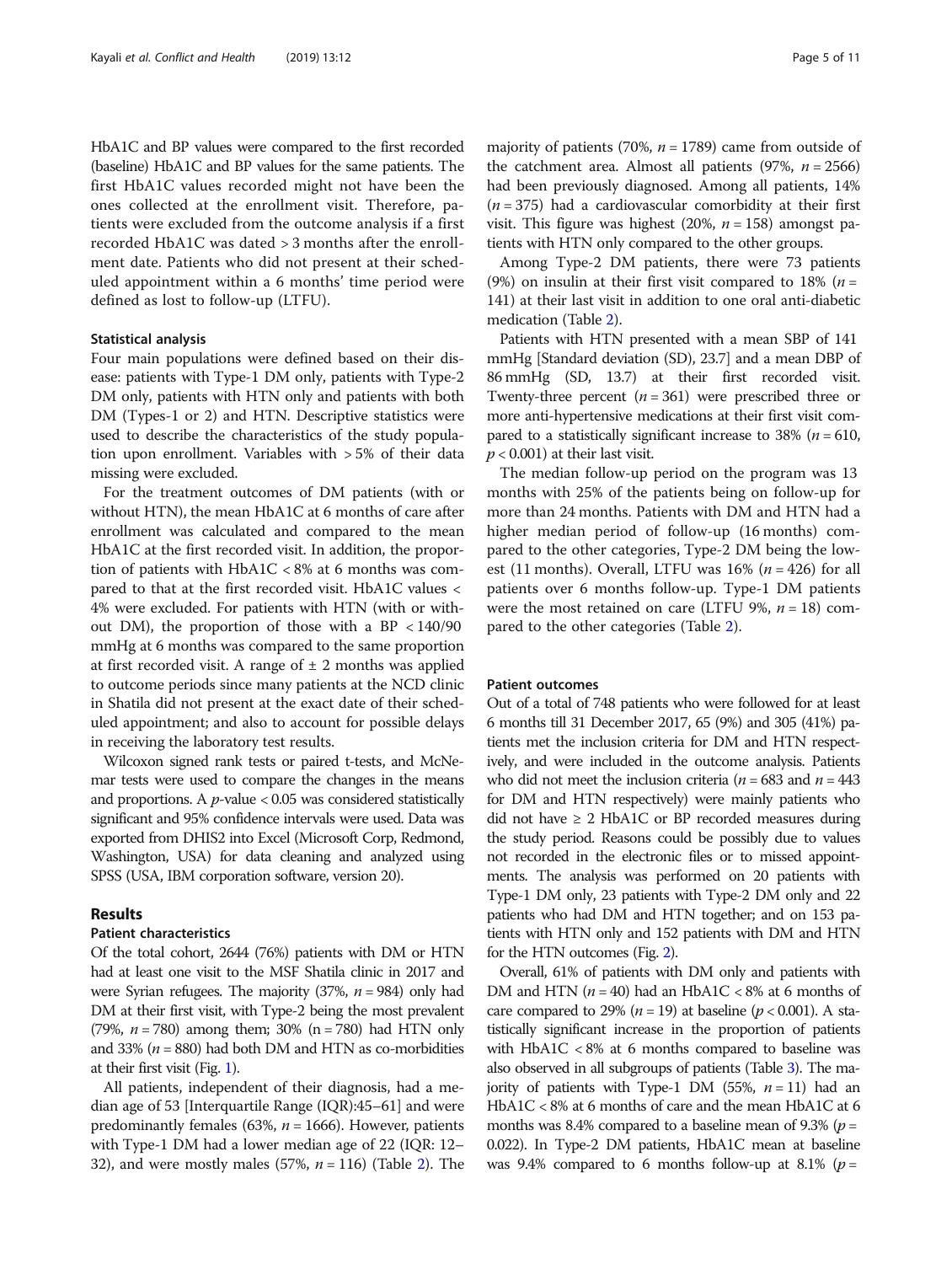

<span id="page-5-0"></span>

0.001), see Table [3](#page-7-0). Patients with DM and HTN presented with the lowest baseline HbA1C mean (9.0%) and reached the lowest HbA1C target at 6 months (7.7%) compared to the others ( $p = 0.003$  $p = 0.003$ ), see Table 3.

Forty-nine percent  $(n = 75)$  of patients with HTN only reached the target BP at 6 months of care, compared to 27%  $(n = 42)$  at baseline  $(p < 0.001)$ ; while 52%  $(n = 79)$  of those with HTN and DM reached the target BP at 6 months versus 36% ( $n = 55$ ) at baseline ( $p = 0.006$ ) (Table [4\)](#page-8-0). Patients with HTN only presented with a higher uncontrolled baseline SBP and DBP mean (145 and 89 mmHg) compared to the patients with DM and HTN (140 and 86 mmHg).

#### **Discussion**

To our knowledge, this is the first study describing a program of treatment for DM and HTN among Syrian refugees in Lebanon. It brings new evidence on the effectiveness of the program and treatment of DM and HTN patients in the humanitarian context of the Syrian crisis. Others have looked at the prevalence and access to NCD care in the region and Lebanon [[9](#page-9-0)–[11,](#page-9-0) [22](#page-10-0)], but there have been no description of the characteristics of this population, or of treatment outcomes.

This study also described the feasibility of a comprehensive, dynamic and multidisciplinary DM and HTN model operating at a primary care level that was continuously adapted to account for the programmatic and contextual challenges faced by the patients. It attracted many refugees to care, even from outside the catchment area, and demonstrated achievable outcomes deemed successful in a challenging crisis context and over a relatively short period of time (6 months). Additionally, it showed that the use of HbA1C, recommended as the method of choice for monitoring DM as compared to blood glucose mea-surements [[23](#page-10-0)], is feasible in this context.

The characteristics of the Syrian refugees' population seen in our clinic are comparable to the profile of patients with DM and/or HTN seen elsewhere in the Middle-East in terms of age and gender [\[22](#page-10-0)–[25\]](#page-10-0). The fact that most of the patients came from outside of the catchment area may be explained by MSF's successful and attractive comprehensive model of care that allowed patients to see the doctor, get their medications and glucometer if needed, carry out laboratory tests and receive education - all during the same visit and free of charge. This was especially important for patients with significant financial constraints. In that sense and unlike other NCD programs targeting different refugee contexts [[24](#page-10-0)–[26\]](#page-10-0), the MSF model of care was adapted in a way to reduce the burden of visits on the patients. For instance, the model reduced the frequency of the visits to the minimum possible, decreased their length and avoided patients having to move outside of the clinic for tests or drugs, while still achieving high quality care.

While most patients at the MSF clinic had a previously diagnosed disease, which is an indicator of a relatively functional healthcare system in Syria [[27](#page-10-0)], many were found to have uncontrolled DM and/or HTN at baseline. This implies that although aware of their disease, they had challenges accessing health care in Lebanon [[5](#page-9-0), [9](#page-9-0)]. For instance, even though all of the patients with Type-1 DM were on insulin when they were seen for their first visit to our program, the mean of their baseline HbA1C was high (9.3%). This is likely because they could not afford to pay for insulin, glucometers or test strips that are needed to monitor blood glucose levels.

The high baseline HbA1C mean of Type-2 DM patients could be an indicator of lack of access to adequate medications, regular medical follow-up and/or poor dietary options. Reasons could be financial barriers, lack of knowledge of the availability of services, or lack of medical awareness of the severity of their disease and the impact of a non-regular follow-up on long term complications. Despite a statistically significant drop in HbA1C in Type-1 DM patients after 6 months of care, they still had, on average, an uncontrolled HbA1C and the magnitude of the drop was still less than what was observed in Type-2 DM patients. This is to be expected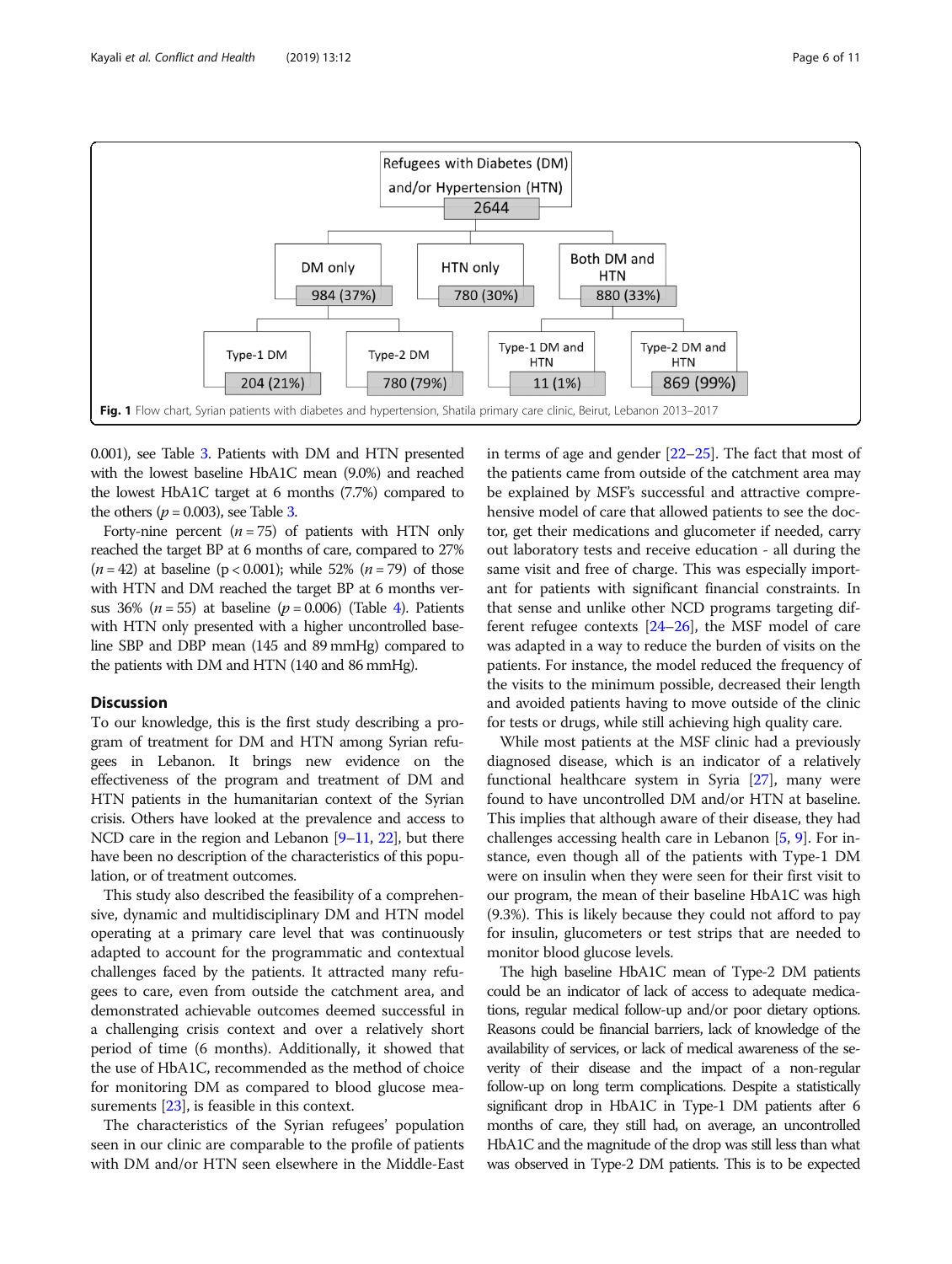<span id="page-6-0"></span>Table 2 Characteristics of Syrian patients with diabetes and hypertension, Shatila primary care clinic, Beirut, Lebanon, 2013–2017

| Characteristics at first visit                               | DM-1 Only<br>$(n = 204)$ | DM-2 Only<br>$(n = 780)$ | HTN Only<br>$(n = 780)$ | $DM + HTN$<br>$(n = 880)$ | All patients<br>$(N = 2644)$ |
|--------------------------------------------------------------|--------------------------|--------------------------|-------------------------|---------------------------|------------------------------|
| Age - year (median, IQR)                                     | $22(12-32)$              | 51 (44-58)               | 54 (47-62)              | $57(51-63)$               | 53 $(45-61)$                 |
| Age categories - year - n (%)                                |                          |                          |                         |                           |                              |
| $<$ 18 $y$                                                   | 75 (36)                  | 1 (< 1)                  | 2 (< 1)                 | 0(0)                      | 78 (3)                       |
| $>$ = 18- < 40 y                                             | 112 (55)                 | 113(14)                  | 79 (10)                 | 36(4)                     | 340 (13)                     |
| $> 40 - 60y$                                                 | 16(8)                    | 506 (65)                 | 454 (58)                | 513 (58)                  | 1489 (56)                    |
| $> 60$ y                                                     | 1 (< 1)                  | 160(20)                  | 245 (31)                | 331 (38)                  | 737 (28)                     |
| Gender - n (%)                                               |                          |                          |                         |                           |                              |
| Female                                                       | 88 (43)                  | 459 (59)                 | 534 (68)                | 585 (66)                  | 1666 (63)                    |
| Male                                                         | 116 (57)                 | 321 (41)                 | 246 (32)                | 295 (34)                  | 978 (37)                     |
| Place of residency - $n$ (%)                                 |                          |                          |                         |                           |                              |
| In catchment area                                            | 55 (28)                  | 218 (29)                 | 271 (36)                | 221 (26)                  | 765 (30)                     |
| Outside catchment area                                       | 143 (72)                 | 539 (71)                 | 484 (64)                | 623 (74)                  | 1789 (70)                    |
| Previously diagnosed - n (%)                                 |                          |                          |                         |                           |                              |
| Yes                                                          | 199 (98)                 | 733 (94)                 | 760 (97)                | 874 (99)                  | 2566 (97)                    |
| No - newly diagnosed                                         | 5(2)                     | 47(6)                    | 20(3)                   | 6(1)                      | 78 (3)                       |
| Cardiovascular co-morbidity <sup>a</sup>                     |                          |                          |                         |                           |                              |
| Yes                                                          | 2 (< 1)                  | 75 (10)                  | 158 (20)                | 140 (16)                  | 375 (14)                     |
| No                                                           | 202 (99)                 | 705 (90)                 | 622 (80)                | 740 (84)                  | 2269 (86)                    |
| HbA1C - % [mean (SD)]                                        | 9.9(2.1)                 | 8.9(2.1)                 | ΝA                      | 8.7(2.0)                  | 9.0(2.1)                     |
| Blood pressure <sup>b</sup> - mmHg [(mean (SD)]              |                          |                          |                         |                           |                              |
| Systolic blood pressure                                      | NA.                      | NA.                      | 142 (25)                | 139 (22.4)                | 141 (23.7)                   |
| Diastolic blood pressure                                     | ΝA                       | NA.                      | 87 (14.4)               | 84 (12.8)                 | 86 (13.7)                    |
| Number of prescribed medicationsb                            |                          |                          |                         |                           |                              |
| $\mathbf{1}$                                                 | NA.                      | NA.                      | 249 (33)                | 335 (40)                  | 584 (36)                     |
| $\overline{2}$                                               | ΝA                       | NA.                      | 321 (42)                | 332 (40)                  | 653 (41)                     |
| > 3                                                          | ΝA                       | ΝA                       | 193 (25)                | 168 (20)                  | 361 (23)                     |
| Insulin use <sup>c</sup>                                     |                          |                          |                         |                           |                              |
| Yes                                                          | 204 (100)                | 73 (9)                   | <b>NA</b>               | 117(13)                   | 394 (21)                     |
| No                                                           | 0(0)                     | 705 (91)                 | NA.                     | 751 (87)                  | 1456 (79)                    |
| Characteristics at last visit                                |                          |                          |                         |                           |                              |
| Number of prescribed medications <sup>b</sup>                |                          |                          |                         |                           |                              |
| 1                                                            | <b>NA</b>                | ΝA                       | 167(22)                 | 219 (26)                  | 386 (24)                     |
| $\overline{2}$                                               | <b>NA</b>                | <b>NA</b>                | 296 (39)                | 325 (38)                  | 621 (38)                     |
| $>$ = 3                                                      | <b>NA</b>                | <b>NA</b>                | 300 (39)                | 310 (36)                  | 610 (38)                     |
| Insulin use <sup>c</sup>                                     |                          |                          |                         |                           |                              |
| Yes                                                          | 204 (100)                | 141 (18)                 | <b>NA</b>               | 190 (22)                  | 535 (29)                     |
| No                                                           | 0(0)                     | 639 (82)                 | <b>NA</b>               | 690 (78)                  | 1329 (71)                    |
| Follow-up period while in the program - months (median, IQR) | $14(6-23)$               | $11(4-19)$               | $13(5-25)$              | $16(6-26)$                | $13(5-24)$                   |
| Lost to follow-up - $n$ (%)                                  | 18 (9)                   | 133 (17)                 | 136 (17)                | 139 (16)                  | 426 (16)                     |

DM-1 type-1 diabetes, DM-2 type-2 diabetes, HTN hypertension, IQR interquartile range, NA not applicable, SD standard deviation

aCardiovascular co-morbidity is defined as one of the following: ischemic heart disease, heart failure, transient ischemic attack, cerebrovascular accident, or

peripheral arterial disease<br><sup>b</sup>Calculated for patients with hypertension; 43 patients (2.6%) had this data missing in their files and were excluded from the calculation <sup>c</sup>Calculated for patients with diabetes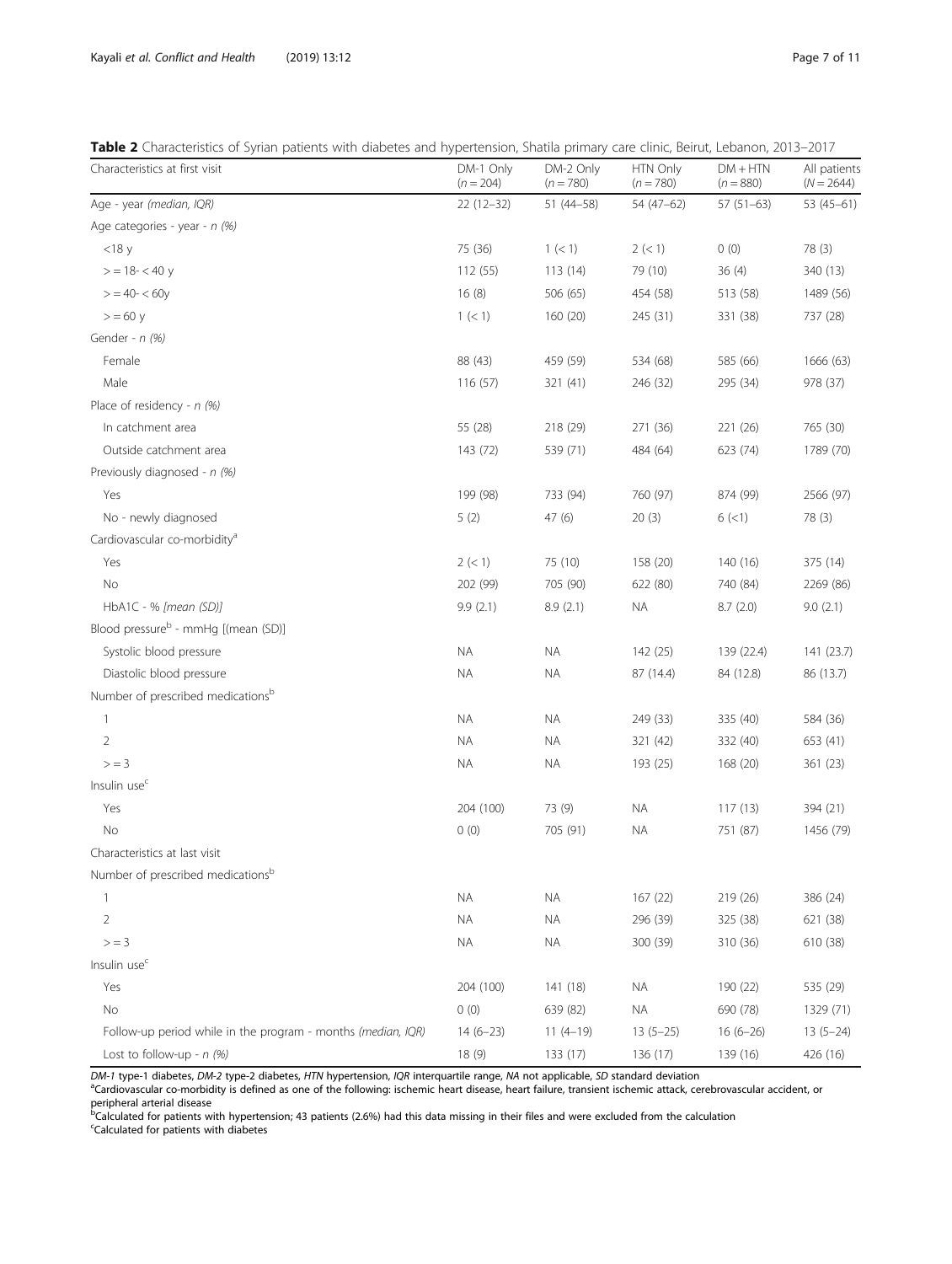<span id="page-7-0"></span>

given the particular physiological, psychosocial and behavioral challenges [\[28,](#page-10-0) [29](#page-10-0)] related to the Type-1 DM and patients' specific circumstances, making them more difficult to control. In fact, they require a more frequent insulin regimen, with careful glucose monitoring and represent a younger population with a higher likelihood of non-compliance [\[30](#page-10-0)].

Studies looking at DM outcomes in Palestinian refugees have also shown that the proportion of patients with a controlled DM is higher in patients with Type-2 DM or DM and HTN compared to Type-1 DM [[26](#page-10-0)], consistent with our findings. In addition, although there is no convincing evidence supporting improved efficacy with modern insulin [[31,](#page-10-0) [32\]](#page-10-0), if longer acting insulin were available in our clinics, they may have helped in better controlling challenging cases of Type-1 DM by improving compliance.

While it is expected that patients with DM and HTN would have more difficulties in achieving good outcomes, they actually reached a lower target HbA1C compared to the others. In this population, 20% were prescribed three or more drugs for their HTN at their first visit and 13% were already on insulin. These results would suggest that this patient group was more aware of their co-morbidities and had received better

management at home and/or more health education over the years. This is the opposite of what one might think of in a crisis context, where polymedicated patients would more likely undergo treatment interruption, and suboptimal compliance. Fortunately, our results showed that these patients arrived better controlled for their DM and HTN and achieved a lower HbA1C target compared to other groups. This finding suggests that aiming for a lower HbA1C target in this population may be possible if clinically indicated. As in our study, another in a Palestinian refugee community showed that the highest proportion of patients with controlled DM was seen in patients with combined DM and HTN [[26\]](#page-10-0).

In contrast, Type-2 DM patients almost achieved the HbA1C target at 6 months of care. This raises the question of whether a lower HbA1C target could have been reached had we considered a longer study follow-up period. Yet, a study published in Kibera, Kenya, one of the largest informal settlements in Africa, showed that there was no improvement in DM outcome beyond 6 months of care [[33](#page-10-0)]. However, fasting blood glucose was used in that study as a measure for the outcome and not HbA1C. Also, the context of the Syrian crisis might have

Table 3 Six-month diabetes treatment outcome in Syrian patients, Shatila primary care clinic, Beirut, Lebanon, 2016–2017

|                                | Baseline HbA1C            | Six month HbA1C         | $p$ -value <sup>a</sup> |
|--------------------------------|---------------------------|-------------------------|-------------------------|
| HbA1C % - [mean (SD); min-max] |                           |                         |                         |
| Type-1 DM $(n = 20)$           | $9.3(1.8)$ ; 6.0-12.6     | $8.4(1.4)$ ; 6.7-12.3   | 0.022                   |
| Type-2 DM $(n = 23)$           | $9.4$ (2.5); 5.8-14.4     | $8.1$ (1.8); $5.7-12.7$ | 0.001                   |
| DM and HTN $(n = 22)$          | $9.0$ (2.0); $5.7 - 12.9$ | $7.7(1.6)$ ; 5.5-11.8   | 0.003                   |
| $HbA1C < 8% - [n (%)]$         |                           |                         |                         |
| Type-1 DM $(n = 20)$           | 4(20)                     | 11(55)                  | 0.016                   |
| Type-2 DM $(n = 23)$           | 8(35)                     | 15(65)                  | 0.016                   |
| DM and HTN $(n = 22)$          | 7(32)                     | 14 (64)                 | 0.039                   |

DM diabetes mellitus, HTN hypertension, SD standard deviation

 ${}^{a}p$ -value <0.05 is statistically significant; Wilcoxon signed rank tests for mean and McNemar tests for proportions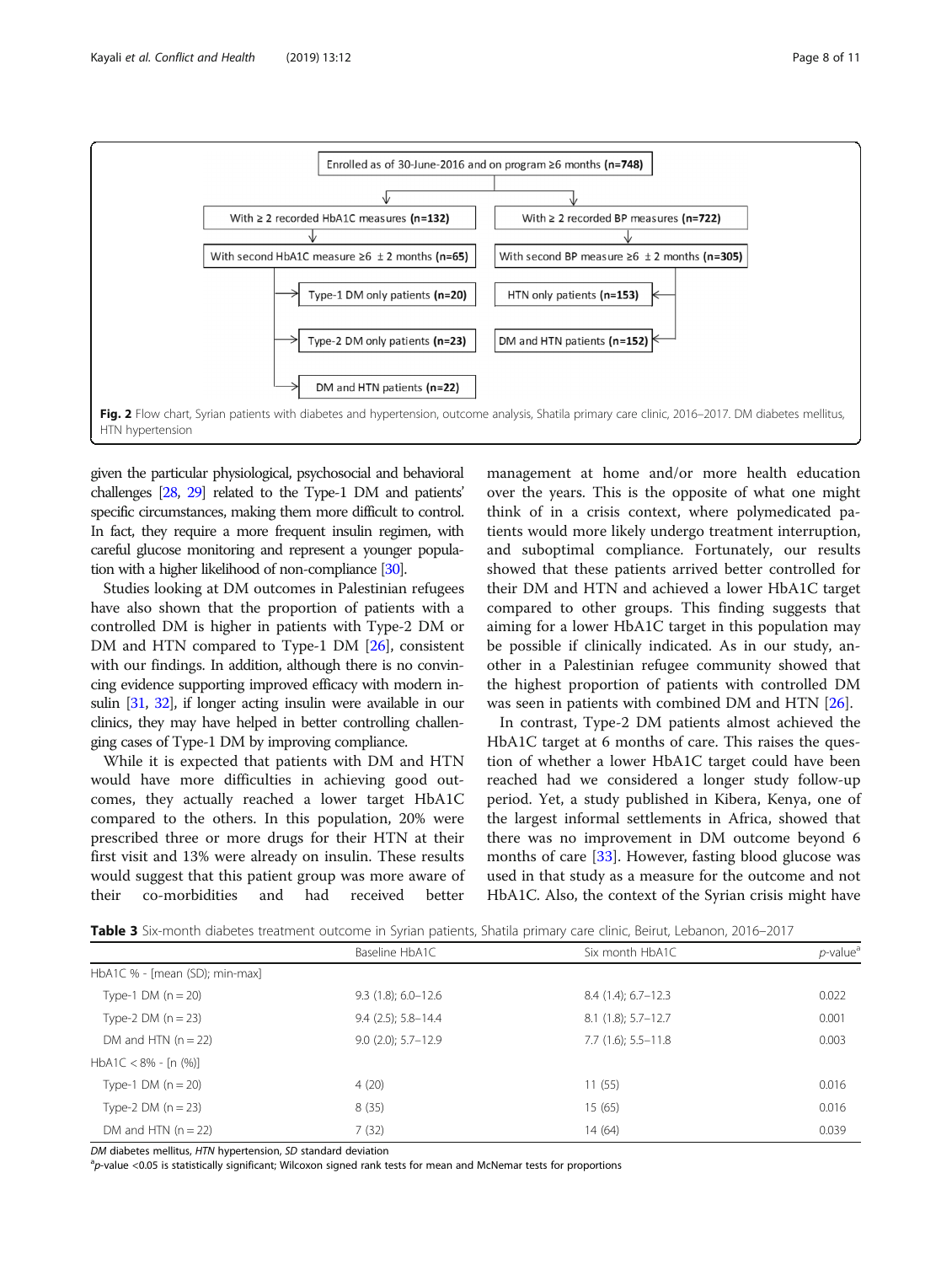<span id="page-8-0"></span>Table 4 Six-month hypertension treatment outcome in Syrian patients, Shatila primary care clinic, Beirut, Lebanon, 2016–2017

|                                 | Baseline BP         | Six month BP        | $p$ -value <sup>a</sup> |
|---------------------------------|---------------------|---------------------|-------------------------|
| SBP mmHg - [mean (SD); min-max] |                     |                     |                         |
| $HTN(n = 153)$                  | 145 (23.9); 100-220 | 129 (18.7); 100-190 | < 0.001                 |
| HTN and DM $(n=152)$            | 140 (22.3); 80-210  | 132 (23.2); 80-260  | < 0.001                 |
| DBP mmHg - [mean (SD); min-max] |                     |                     |                         |
| $HTN(n = 153)$                  | 89 (15.0); 60-130   | 83 (10.8); 50-110   | < 0.001                 |
| HTN and DM $(n = 152)$          | 86 (12.4); 50-110   | 82 (15.0); 50-180   | 0.011                   |
| Controlled BP - [n (%)]         |                     |                     |                         |
| $HTN(n = 153)$                  | 42 (27)             | 75 (49)             | < 0.001                 |
| HTN and DM $(n = 152)$          | 55 (36)             | 79 (52)             | 0.006                   |

DBP diastolic blood pressure, DM diabetes mellitus, HTN hypertension, SBP systolic blood pressure, SD standard deviation

 ${}^{a}p$ -value <0.05 is statistically significant; paired t-tests for mean and McNemar tests for proportions

prevented patients from following lifestyle changes that are necessary to control their disease, despite education efforts by the PSEC and other health promotion activities.

The protracted Syrian crisis has increased poverty levels and probably contributed to patients' inability to purchase appropriate food for their conditions [\[34](#page-10-0)]. As well, restricted movements due to lack of legal documentation [[34\]](#page-10-0) and the living in urban settings may have prevented Syrians from exercising properly and accessing care appropriately contributing to harder control. Increasing psychological distress [[35](#page-10-0), [36](#page-10-0)] might also have impacted their motivation to adhere to treatment plans and to follow healthy lifestyle habits.

Although LTFU in patients with DM and/or HTN is a challenge in Shatila, it was only 16%, which is better than expected considering that most of the patients came from outside the catchment area, spent time on the road before getting to the clinic, and are believed to be constantly moving and changing addresses. Retention in care in Shatila seemed less than what was observed previously in the specific context of Palestinian refugees characterized by higher stability [\[23](#page-10-0), [25](#page-10-0)] but much better than what was reported in other refugee contexts where LTFU in the DM and HTN patients was observed to be as high as 40% [\[33](#page-10-0), [36](#page-10-0), [37\]](#page-10-0).

While this study brings new evidence, it also has limitations. It relied on the data collected into a newly implemented, customized DHIS2 software that was somewhat difficult to implement for monitoring and data analysis. Despite the fact that the data management team was thoroughly trained on the software's use, there was considerable missing data for some variables which prevented their use in the study, body mass index for instance. In addition, although the sample size of the outcome cohort was relatively large, it presented only 9% of the initial outcome sample for DM and 41% for HTN. Reasons were not systematically documented and hence cannot be reported. However, it could partly be due to unrecorded measurements for HbA1C and BP values in the electronic files. It

could also be due to missed appointments (anecdotally around 10 NCD patients per day). Although it is possible that this sample was prone to selection bias, we have no reason to believe that it would have led to better outcomes had a different sample been selected. In fact, the characteristics of the patients who were not included in the outcome analysis were similar to the ones who did not end up being part of it on the majority of their characteristics (data not shown). Therefore, we do not believe that selection bias, if present, would have led to an important regard on our results. The use of electronic health records for an efficient disease and programmatic performance follow-up are needed and were previously recommended for such contexts [\[23\]](#page-10-0); strengthening routine data systems used for monitoring in the field should be a high priority. Another limitation was the 6 months follow-up for outcome assessment; it might have not been enough time to allow for stabilization of the outcome measures. Our outcome results were compared to targets that had been adapted to the humanitarian context and may not represent ideal targets for best control. In addition, our study lacks specific reporting on the frequency and severity of hypoglycemic episodes by the patients. Although information on hypoglycemia is not systematically documented in our program, patients for whom insulin will be introduced in their treatment plan, those who are on sulfonylureas or those who are in need of medication adjustments, are well educated by their doctors on the management of hypoglycemia and its risks and life threatening consequences. We do recommend for this to be followed-up in future studies specifically for patients with diabetes who are on insulin or on sulfonylureas. In addition to the above mentioned limitations, there is a possibility that our results were affected by regression to the mean. However, simulations applied on patients with more than two repeated measurements, whereby the mean of two baseline measurements was used to compare with a last measurement, did not lead to a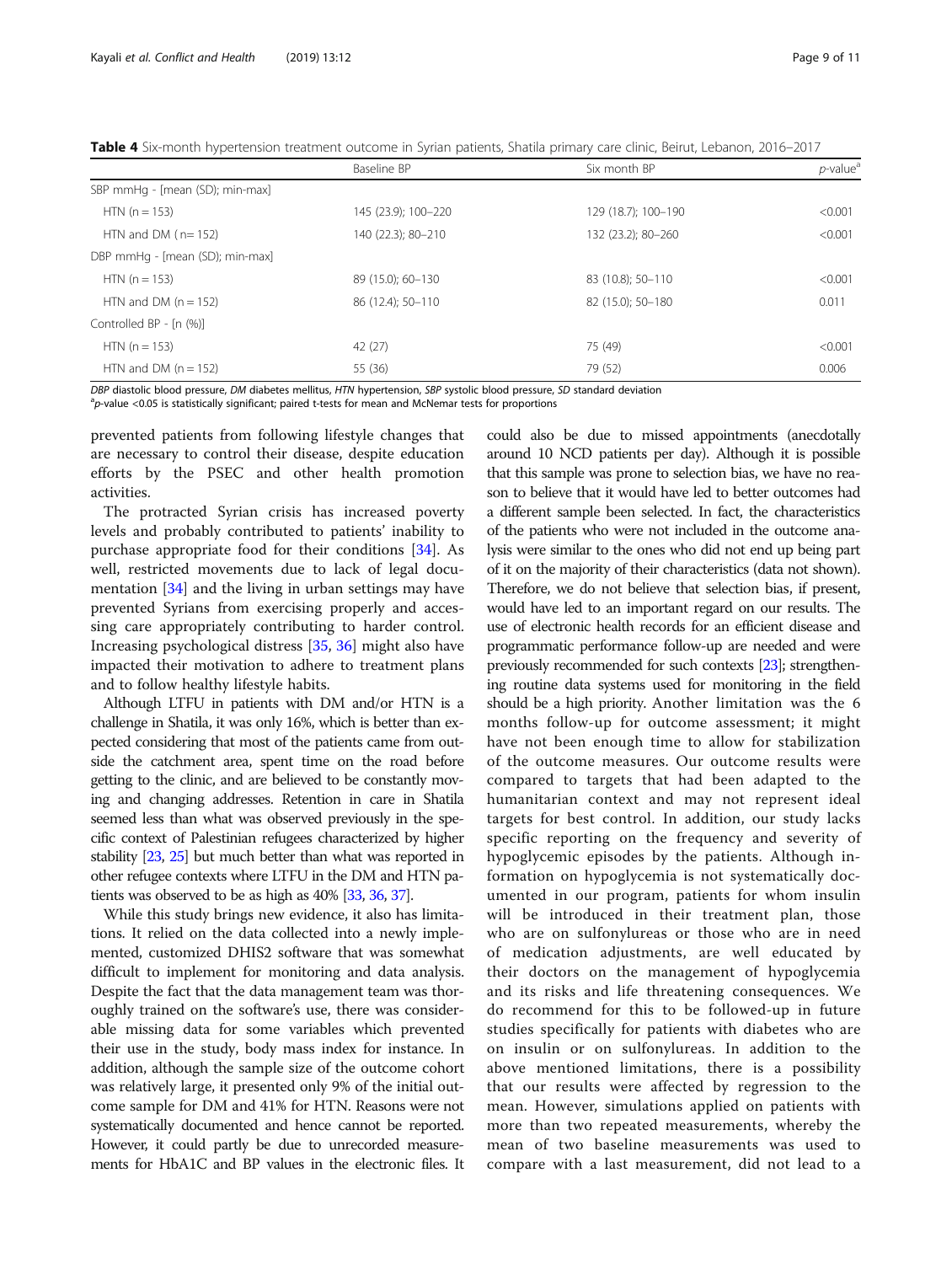<span id="page-9-0"></span>significant change in the final conclusion reached. This study, being descriptive in nature, lacks a control group to mitigate possible regression to the mean effect and confirm the true effectiveness of the program. It does however meet the STROBE criteria for cohort studies.

#### Conclusions

In conclusion, this study showed that a multidisciplinary approach to DM and HTN at the primary care level using contextualized and adapted treatment protocols was feasible in the context of a refugee camp like Shatila and achieved improved quality of care. It also showed that there might be possible to lower the treatment targets in this population to get it closer to the international guidelines. With the increasing burden of NCDs, this study suggests a comprehensive model of care for DM and HTN suitable and possibly replicable in similar contexts throughout the protracted crisis in the Middle-East and elsewhere.

#### Abbreviations

ACE: angiotensin converting enzyme; BP: blood pressure; CVD: cardiovascular disease; DBP: diastolic blood pressure; DHIS2: district health information system version 2; DM: diabetes mellitus; HTN: hypertension; IQR: interquartile range; LTFU: lost to follow-up; MSF: medecins sans frontieres; NCD: noncommunicable disease; NICE: national institute for health and care excellence; PSEC: patient support and education counselling; SBP: systolic blood pressure; SD: standard deviation; WHO: world health organization

#### Acknowledgments

The authors would like to thank the NCD field management team in Shatila for their support of the study, as well as the Shatila data management team responsible of the NCD data entry in the DHIS2 program on a daily basis. Their availability for data cleaning and validation throughout the study was indispensable. We also thank the whole MSF Operational Research Center team in Luxembourg without which this study would have not been possible. Last, but not least, we thank our patients for their trust in MSF services.

#### Funding

The Foundation "Veuve Emile Metz-Tesch", Luxembourg supported open access publications costs. The funders had no role in study design, data collection and analysis, decision to publish, or preparation of the manuscript.

#### Availability of data and materials

The datasets generated and/or analyzed during the current study are not publicly available due to the sensitivity of the context and the fact that this is data pertaining to refugees; datasets remain available from the corresponding author on reasonable request.

#### Authors' contributions

MK. JF and CS designed and conceptualized the study with the support of the study team. MK and KM drafted the first version of the article. CL and KM did the statistical analyzes. CL led the acquisition of the data with the support of the study team. All authors contributed to the interpretation of data. All authors critically reviewed the draft of the article. All authors read and approved the final article. All authors agreed to be accountable for all aspects of the work.

#### Ethics approval and consent to participate

This study was exempted from approval from the Medecins Sans Frontieres Ethics Review Board as it used routine program data retrospectively collected with no individual data identifiers revealed or used; it was

approved by the Institutional Ethics Board of the University of Balamand Faculty of Medicine and Medical Sciences in Lebanon (IRB/O/015–17/217).

#### Consent for publication

Not applicable.

#### Competing interests

The authors declare that they have no competing interests.

#### Publisher's Note

Springer Nature remains neutral with regard to jurisdictional claims in published maps and institutional affiliations.

#### Author details

<sup>1</sup>Field mission, Médecins Sans Frontières, Operational Center Brussels, Shatila Beirut, Lebanon. <sup>2</sup> Lebanon branch office, Médecins Sans Frontières, Beirut, Lebanon. <sup>3</sup> Lebanon mission, Médecins Sans Frontières, Operational Center Brussels, Beirut, Lebanon. <sup>4</sup> Division of Endocrinology, Diabetes, and Metabolism, Faculty of Medicine and Medical Sciences, University of Balamand, Beirut, Lebanon. <sup>5</sup>Operational Research Unit, Médecins Sans Frontières, Operational Center Brussels, Luxembourg City, Luxembourg. 6 Department of Global Health, University of Washington, Seattle, Washington, USA.

#### Received: 12 August 2018 Accepted: 6 March 2019 Published online: 02 April 2019

#### References

- 1. World Health Organization (WHO). Global health observatory data, NCD mortality and morbidity. 2018. [http://www.who.int/gho/ncd/mortality\\_](http://www.who.int/gho/ncd/mortality_morbidity/en/) [morbidity/en/](http://www.who.int/gho/ncd/mortality_morbidity/en/). Accessed 23 June 2018.
- 2. Research Triangle Institute (RTI) International. Non-communicable diseases factsheet. 2016. https://www.rti.org/sites/default/files/factsheet\_final\_ncds [aug-18-16.pdf](https://www.rti.org/sites/default/files/factsheet_final_ncds_aug-18-16.pdf). Accessed 10 July 2018.
- 3. World Health Organization (WHO). Global status report on noncommunicable diseases. 2010. [http://www.who.int/nmh/publications/ncd\\_](http://www.who.int/nmh/publications/ncd_report_full_en.pdf) [report\\_full\\_en.pdf.](http://www.who.int/nmh/publications/ncd_report_full_en.pdf) Accessed 23 June 2018.
- 4. The government of Lebanon and the United Nations. Lebanon crisis response plan, 2017-2020. 2017. [https://reliefweb.int/sites/reliefweb.int/files/resources/](https://reliefweb.int/sites/reliefweb.int/files/resources/LCRP2018_EN_Full_180122.pdf) [LCRP2018\\_EN\\_Full\\_180122.pdf.](https://reliefweb.int/sites/reliefweb.int/files/resources/LCRP2018_EN_Full_180122.pdf) Accessed 10 July 2018
- 5. Holmes D. Chronic disease care crisis for Lebanon's Syrian refugees. Lancet Diabetes Endocrinol. 2015;3(2):102.
- 6. Demaio A, Jamieson J, Horn R, Court d, Tellier S. Non-communicable diseases in emergencies: a call to action. PLoS Curr. 2013;5.
- 7. Roberts B, Patel P, McKee M. Noncommunicable diseases and post-conflict countries. Bull World Health Organ 2012; 90(1):2,2A.
- 8. Cammett MC. Partisan activism and access to welfare in Lebanon. Stud Comp Int Dev. 2011;46(1):70–9.
- 9. Doocy S, Lyles E, Hanquart B, Woodman M. Prevalence, care-seeking, and health service utilization for non-communicable diseases among Syrian refugees and host communities in Lebanon. Confl Health. 2016;10:21.
- 10. Dorcas Relief and Development. Needs Assessment on Older Syrian Refugees in Lebanon. 2016. https://lebanon.dorcas.org/wp-content/uploads/sites/25 [2016/09/Dorcas-Older-Persons-Needs-Assessment.pdf](https://lebanon.dorcas.org/wp-content/uploads/sites/25/2016/09/Dorcas-Older-Persons-Needs-Assessment.pdf). Accessed 12 July 2018.
- 11. United Nations High Commission for Refugees (UNHCR). Health access and utilization survey among Syrian refugees in Lebanon. 2017. [https://data2.](https://data2.unhcr.org/en/documents/download/61329) [unhcr.org/en/documents/download/61329](https://data2.unhcr.org/en/documents/download/61329). Accessed 27 June 2018.
- 12. Niessen LW, Mohan D, Akuoku JK, Mirelman AJ, Ahmed S, Koehlmoos TP, et al. Tackling socioeconomic inequalities and non-communicable diseases in low-income and middle-income countries under the sustainable development agenda. Lancet. 2018;391(10134):2036–46.
- 13. Philips M, Derderian K. Health in the service of state-building in fragile and conflict affected contexts: an additional challenge in the medicalhumanitarian environment. Confl Health. 2015;9:13.
- 14. International Organization of Migration (IOM). Inter-agency multi-sector needs assessment. Phase one report - Secondary data review and analysis. 2014. [https://reliefweb.int/sites/reliefweb.int/files/resources/13June2014-](https://reliefweb.int/sites/reliefweb.int/files/resources/13June2014-FINALMSNAPHASE1REPORT.pdf) [FINALMSNAPHASE1REPORT.pdf.](https://reliefweb.int/sites/reliefweb.int/files/resources/13June2014-FINALMSNAPHASE1REPORT.pdf) Accessed 01 Aug 2018.
- 15. World Health Organization (WHO). Noncommunicable disease and poverty: the need for pro-poor strategies in the Western Pacific region: a review. 2007.